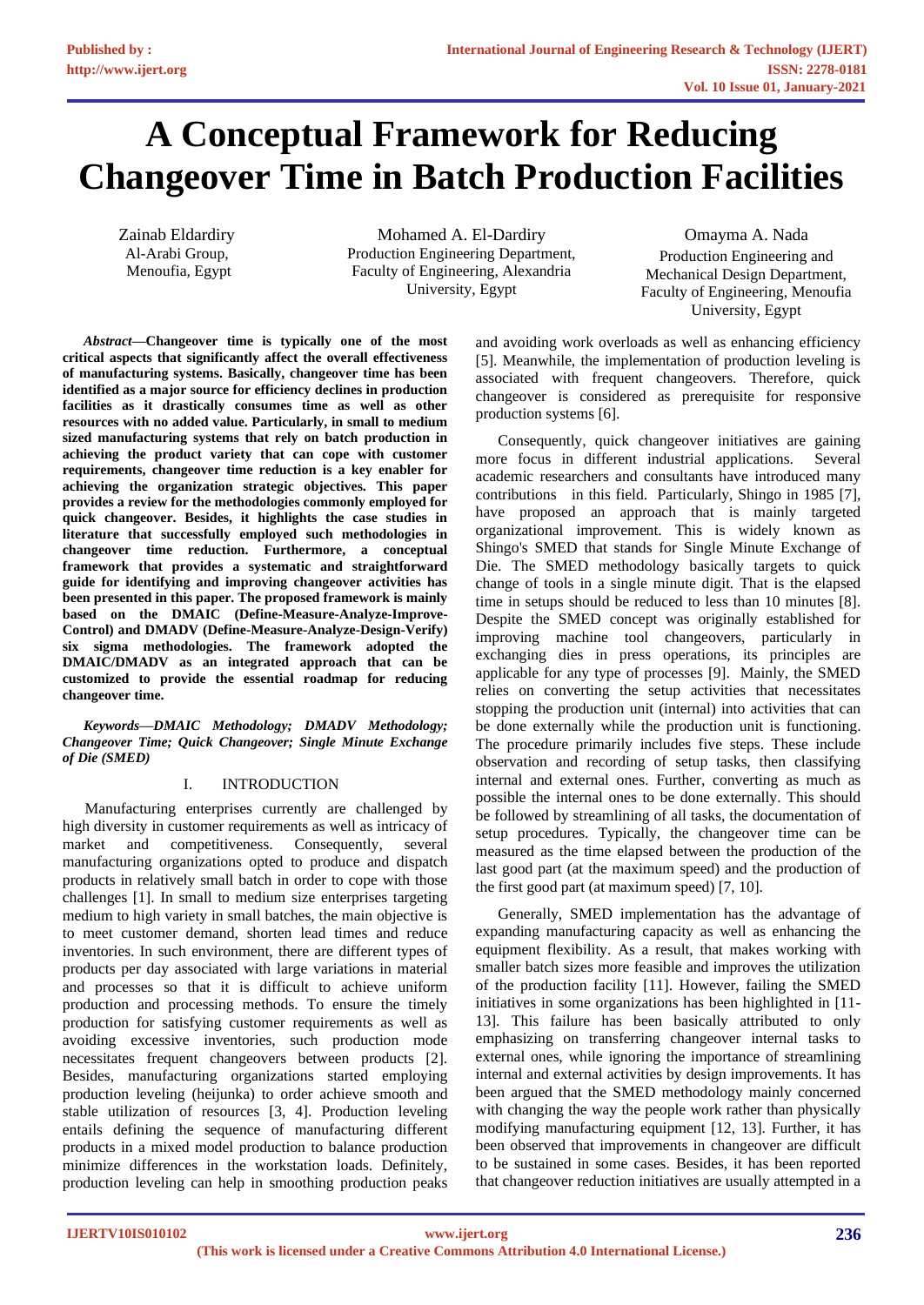relatively ill-structured, ad hoc style that lacks top management commitment needed for major modifications rather than relying only on organizational improvements that lack sustainability on the long term [14]. It has been also reported that the changeover time reduction based on Shingo's SMED mostly focuses on scenarios including simple one machine and one operator rather than multi-stage production lines or cells [15].

Therefore, this paper proposed a framework that provides a simple and straightforward framework for changeover time reduction. The framework does not only provide a structured methodology for changeover time reduction, but it also integrated options of making major design modifications. Besides, it entails a control phase such that the obtained results can be easily sustained. The presented framework basically integrates and customizes the DMAIC (Define-Measure-Analyze-Improve-Control) and DMADV (Define-Measure-Analyze-Design-Verify) six sigma methodologies to provide the essential roadmap for reducing changeover time.

## II. LITERATURE REVIEW

Several review articles have highlighted the research considered the quick changeover practices. For instance, a review of 130 articles concerned with SMED from 1995 to 2018 has been conducted and introduced in [16]. Another review article also on SMED addressed 70 publications from 2007 to 2018 [17]. Further, earlier reviews have been also presented in [18, 19]. These articles have classified the literature on SMED based on different categories such as fields of implementation, research methods, tools employed, and countries as well. The successful implementation of quick changeover will be highlighted and different case studies in the literature will be reviewed in this section.

For instance, in a printing facility, it has been reported that the changeover time has been reduced through converting 45% of the internal setup activities into external ones. Besides, improvements in internal setup times have achieved using the 5S methodology which results in further significant improvements in changeover time and production capacity as well [20]. In an Aluminum profile company that has an extrusion line working in batches with frequent changes of dies, it has been demonstrated that implementing SMED can result in savings of about 5% to 15% in running cost with simultaneous increase in production capacity [21]. Likewise, the use of SMED approach in one of the SIM card manufacturing companies has enhanced the company's capability in efficiently manufacturing wide range of products. The SMED implementation has resulted in reducing the nonvalue-added labor hours spent on setup activities of the module implanting machine. A reported time reduction of about 87.5%. has been achieved accompanied with an overall equipment effectiveness (OEE) 4.7% improvements [22]. In the surface coating department of a wood manufacturing Company producing fiberboards, implementing the SMED has achieved a 50% decrease in changeover time. These improvements are attributed to introducing some addition tools and cleaning of workplace in addition to visual storage standards and display along with minor design changes were introduced to improve the changing the instrumentation

accompanied with training sessions for operators [23]. In one of the facilities producing Styrofoam products using injection presses, significant time reduction has been realized at low investment cost using SMED technique [9]. Meanwhile, the SMED implementation at a metal barrel manufacturing cite has also improved the changeover loss [24]. In the pharmaceutical industry, economic benefits from the SMED implementation have been reported in changeovers between products on a certain packaging machine [25]. In one the metallurgical factories, long setup times along with complains of works from shoulder pains and tendinitis during performing manual tasks have been identified as the major productivity problems. Using the SMED principles and enhancing the ergonomic circumstances have resulted in 46% reduction in setup times and decreased the risk of workers' injuries as well [26]. In gears production, the SMED has improved the unproductive time of honing shafts which resulted in tangible capacity improvements [27].

In the literature the SMED methodology has been widely integrated with other improvement methodologies. Typically, it has been employed along with other lean tools such as 5S, visual management, Kanban, Total Productive Maintenance (TPM), and Kaizen [20, 25, 28-33]. For instance, to improve the changeover process in a five-axis CNC machine operation, the conventional SMED method has been integrated with other process improvement tools such as the cause-and-effect analysis, five whys analysis [32]. Similarly, to increase flexibility and productivity of a seat-cable assembly line at an automotive company, 5S, operators training, and visual aids have incorporated with SMED. This has resulted in 58.3 % reduction in setup times [33]. Besides, other tools such as Taguchi experimental design has been also employed along with SMED in injection molding production [31]. Furthermore, the value stream mapping (VSM) as one of the lean tools has been effectively used with the SMED and promising results have been achieved. VSM and SMED enabled a reduction in the nonvalue added activities related to changeover time by 34% and increased the production capacity of a particular line 11% in a food processing industry [34]. Additionally, some studies considered the enhancement of changeover capabilities through considering the quick changeover during the equipment design stage. The awareness of the importance of having short changeover along with some design guidelines can support designing equipment for quick changeover [13, 35, 36].

#### III. THE PROPOSED CONCEPTUAL FRAMEWORK

In this paper, a conceptual framework for improving changeover process is presented as shown Fig. 1. The suggested framework basically adopted the DMAIC (Define-Measure-Analyze-Improve-Control) six sigma methodology and customized it for the sake of reducing changeover time. The first phase in this framework is the Define phase which is mainly concerned with monitoring the manufacturing process to identify the frequency of changeover as well as the changeover activities. The framework can be employed either for simple process involving one machine or a whole production line with several processes. It is important at this phase to identify all the changeover activities along the production processes.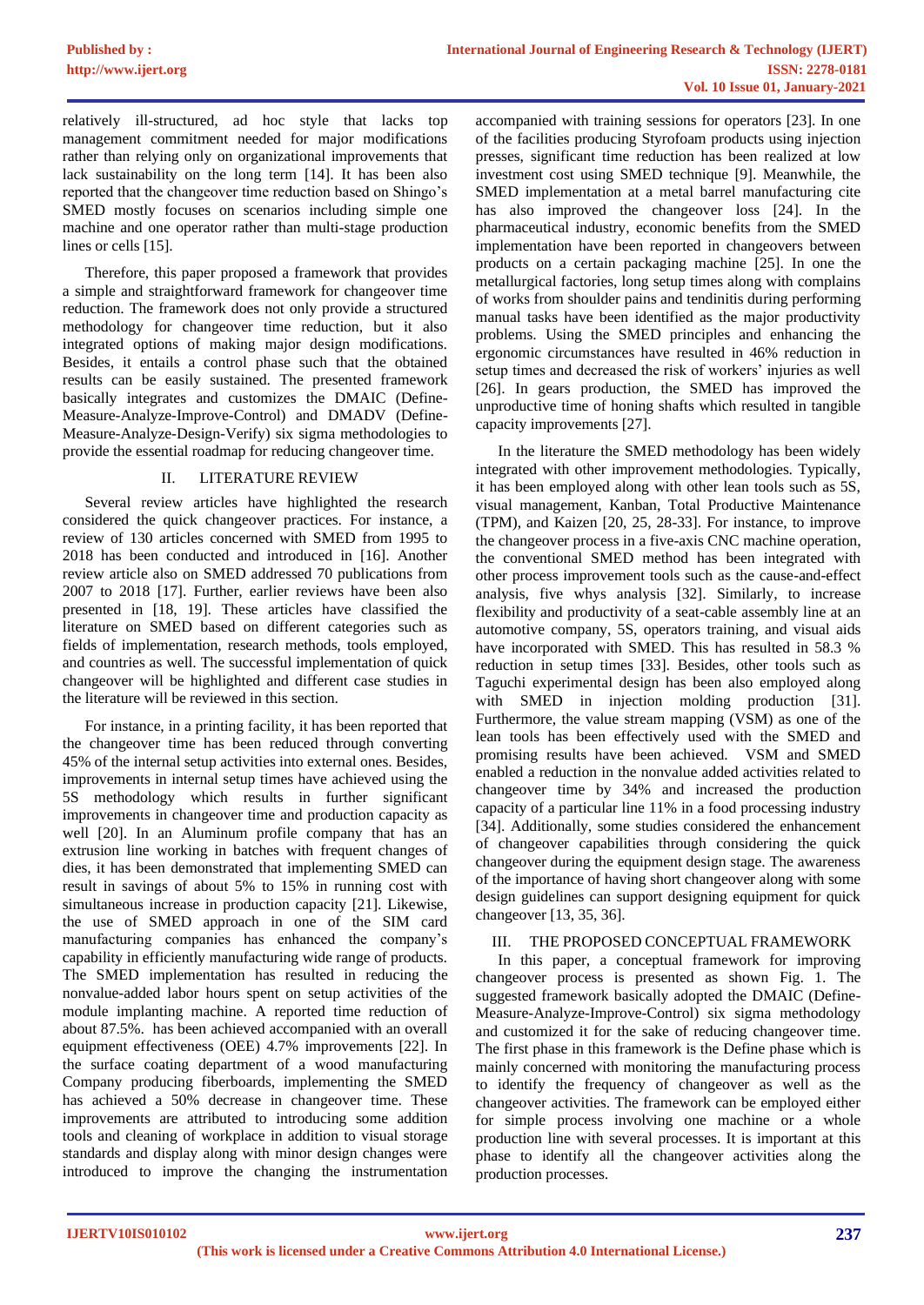

Fig. 1. The proposed conceptual framework for changeover time reduction

The second phase is the Measure phase, in which all the changeover activities should be monitored and video recorded to assess the current practices and their associated times. In this phase it is critical to employ several tools such as Value Stream Mapping. In such applications, a current state value stream map should be constructed to model the steps included in the changeover process itself not the manufacturing processes. This can significantly help in identifying the nonvalue-added activities during changeover. Besides, check sheets can be also used for collecting and organizing data.

The third phase is the Analyze phase which is concerned with using tools such Pareto analysis to identify the most time-consuming activities. This can help in focusing the improvement efforts on the most critical nonvalue added activities in the changeover process. Besides, in case of dealing with a manufacturing line with changeovers in different process, the Pareto analysis can prioritize these changeover processes according to the time losses associated with them. In this phase, it is also essential to conduct brain storming sessions with manufacturing team to investigate the process to identify the causes of long changeovers. Tools such as cause and effect diagram as well as 5 why analysis can be implemented in this phase to identify the root causes of times losses in changeover processes.

The fourth phase of this framework is the Improve phase that is concerned with implementing ideas and techniques for reducing changeover time. This phase includes employing the guidelines included in the SMED methodology. This SMED entails transforming as much as internal changeover activities into external ones along with simplification of all activities and elimination of the unnecessary activities. In the improvement phase, other lean tools such as the 5S approach can be employed to organize the workplace, which be its turn can significantly affect the work environment. Besides, job aids, visual management, and work standards can be also employed to make the changeover tasks easier to perform. In is critical also to investigate the ergonomics of tasks and work environment to enhance the workers performance. Additionally, all the required operators training should be considered during this phase.

After accomplishing the recommended improvements, the achieved reduction should be assessed in terms of the amount of time saved and the sustainability of the achieved results. If these achieved results are satisfactory, one should proceed to the final step which is the Control phase. This phase is very critical because it has a significant role in sustaining the achieved improvements. This phase involves the changeover process documentation and monitoring to assure that the work instructions are being strictly followed to sustain the achieved reductions in changeover time.

While if the achieved reductions in changeover time are not satisfactory either in terms of the amount of reduction or the sustainability, it is recommended start making design modifications by following the DMADV (Define-Measure-Analyze-Design-Verify) methodology. It involves five phases that starts with identifying the objectives of design modifications in the Define phase, followed by the Measure phase to identify the key characteristics that affect the changeover activities. Then, in the Analyze phase, different alternatives for design modifications should be generated and assessed to select the most appropriate one. In this phase, different design guidelines as well as the principles of design for changeover can be employed as recommended in [6, 13, 35]. This should be followed by providing the details of the proposed design modifications, which is known as the Design phase. The last stage is the Verify phase that entails the verification of the proposed design either through simulation or pilot runs on a prototype. After completing the DMADV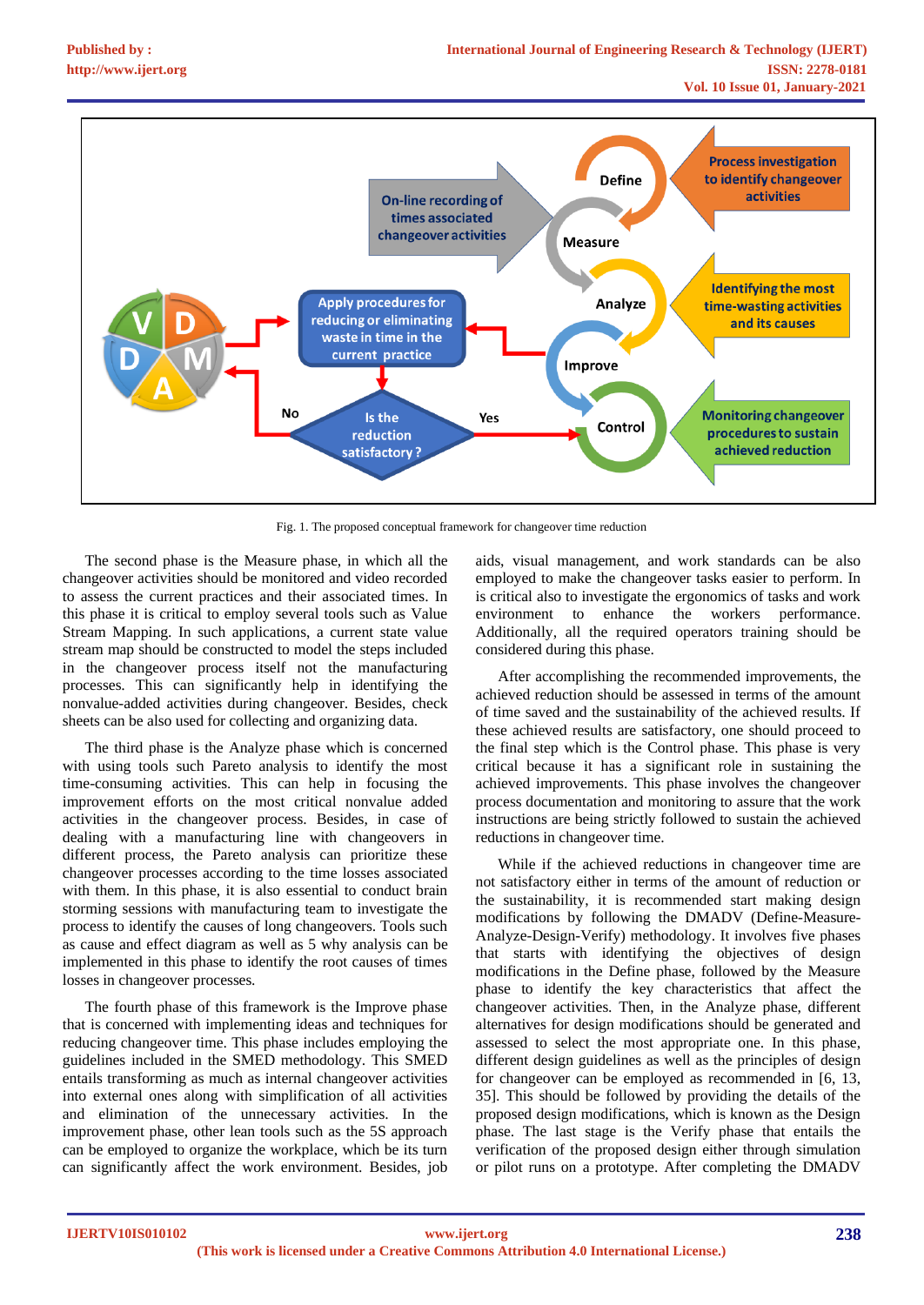cycle, the modifications are employed and assessed and if the reduction is satisfactory, one should proceed to the control phase of the DMAIC cycle.

#### IV. CONCLUSION

 Quick changeover has become a prerequisite for coping with high variety in customer requirement while maintaining high utilization of production resources, particularly in batch production systems. The effectiveness of changeover reduction approaches can be mainly assessed based on the changeover time reduction, as well as the sustainability of the achieved results. Despite the effectiveness and sustainability associated making major design changes to reduce changeover time, such approaches are more costly. Therefore, this paper has introduced a framework that integrates both of DMAIC and DMADV six sigma methodologies to achieve the targeted reduction in changeover time. Since the modifications in the already existing changeover practices do not cost as much as the major design modifications or the new designs, the proposed framework starts with the DMAIC methodology to initially target improving the current practice. Meanwhile, to overcome the sustainability issues, the DMAIC phases entails a control phase for sustaining the achieved improvements. In case of unsatisfactory results, major design modifications or new designs can be achieved through following the DMADV phases. Hence, the suggested framework can provide the improvement team with a well-structured straight forward methodology that integrates all the available options for changeover time reduction.

#### **REFERENCES**

- [1] A. C. Garavelli, "Performance analysis of a batch production system with limited flexibility," International Journal of Production Economics, vol. 69, pp. 39-48, 2001.
- [2] X. F. Chang, "Challenges posed by multi variety and small batch production mode and countermeasures acted by Chinese small and medium enterprises," in Advanced Materials Research, 2013, pp. 794- 798.
- [3] L. F. De Araujo and A. A. De Queiroz, "A conceptual model for production leveling (heijunka) implementation in batch production systems," in IFIP International Conference on Advances in Production Management Systems, 2009, pp. 81-88.
- [4] D. Powell, E. Alfnes, and M. Semini, "The application of lean production control methods within a process-type industry: the case of hydro automotive structures," in IFIP International Conference on Advances in Production Management Systems, 2009, pp. 243-250.
- [5] P. Rewers, A. Hamrol, K. Żywicki, M. Bożek, and W. Kulus, "Production leveling as an effective method for production flow control–experience of polish enterprises," Procedia Engineering, vol. 182, pp. 619-626, 2017.
- [6] A. Mileham, S. Culley, G. Owen, and R. McIntosh, "Rapid changeover-a pre-requisite for responsive manufacture," 1998.
- [7] S. Shingo, A revolution in manufacturing: the SMED system, 1st ed.: Productivity Press, 1985.
- [8] K. Arai and K. Sekine, Kaizen for quick changeover: Going beyond SMED: CRC Press, 1992.
- [9] B. Ulutas, "An application of SMED Methodology," World academy of science, engineering and technology, vol. 79, p. 101, 2011.
- [10] K. Herr, Quick Changeover Concepts Applied: Dramatically Reduce Set-Up Time and Increase Production Flexibility with SMED: Productivity Press, 2013.
- [11] P. G. Ferradás and K. Salonitis, "Improving changeover time: a tailored SMED approach for welding cells," Procedia CIRP, vol. 7, pp. 598- 603, 2013.
- [12] R. McIntosh, G. Owen, S. Culley, and T. Mileham, "Changeover improvement: reinterpreting Shingo's "SMED" methodology," IEEE Transactions on Engineering Management, vol. 54, pp. 98-111, 2007.
- [13] R. McIntosh, S. Culley, G. Gest, T. Mileham, and G. Owen, "An assessment of the role of design in the improvement of changeover performance," International Journal of Operations & Production Management, 1996.
- [14] G. Gest, S. Culley, R. McIntosh, A. Mileham, and G. Owen, "Review of fast tool change systems," Computer Integrated Manufacturing Systems, vol. 8, pp. 205-210, 1995.
- [15] D. Van Goubergen, "Set-up reduction for lean cells and multi-machine situations," in Lean Business Systems and Beyond, ed: Springer, 2008, pp. 295-303.
- [16] I. B. da Silva and M. Godinho Filho, "Single-minute exchange of die (SMED): a state-of-the-art literature review," The International Journal of Advanced Manufacturing Technology, vol. 102, pp. 4289-4307, June 01 2019.
- [17] R. Godina, C. Pimentel, F. Silva, and J. C. Matias, "A structural literature review of the Single Minute Exchange of Die: the latest trends," Procedia Manufacturing, vol. 17, pp. 783-790, 2018.
- [18] Y. Dave and N. Sohani, "Single minute exchange of dies: Literature review," International Journal of Lean Thinking, vol. 3, pp. 27-37, 2012.
- [19] R. R. Joshi and G. Naik, "Reduction in setup time by SMED a literature review," International Journal of Modern Engineering Research (IJMER), vol. 2, pp. 442-444, 2012.
- [20] S. Indrawati and M. E. Pratiwi, "The effectiveness of single minute exchange of dies for lean changeover process in printing industry," in MATEC Web of Conferences, 2018, p. 01064.
- [21] R. Assaf and T. H. Haddad, "An Application of Single Minute Exchange of Die Approach in an Aluminum Profiles Extrusion Production System: Case Study," 2017.
- [22] S. Jain and R. O. Vaishya, "Case study: application of SMED in SIM card manufacturing company," International Journal of Productivity and Quality Management, vol. 32, pp. 109-128, 2021.
- [23] J. Trojanowska, K. Żywicki, M. L. R. Varela, and J. Machado, "Improving production flexibility in an industrial company by shortening changeover time: a triple helix collaborative project," in Multiple Helix Ecosystems for Sustainable Competitiveness, ed: Springer, 2016, pp. 133-146.
- [24] S. Jebaraj Benjamin, U. Murugaiah, and M. Srikamaladevi Marathamuthu, "The use of SMED to eliminate small stops in a manufacturing firm," Journal of Manufacturing Technology Management, vol. 24, pp. 792-807, 2013.
- [25] A.-A. Karam, M. Liviu, V. Cristina, and H. Radu, "The contribution of lean manufacturing tools to changeover time decrease in the pharmaceutical industry. A SMED project," Procedia Manufacturing, vol. 22, pp. 886-892, 2018.
- [26] M. Brito, A. Ramos, P. Carneiro, and M. Gonçalves, "Combining SMED methodology and ergonomics for reduction of setup in a turning production area," Procedia Manufacturing, vol. 13, pp. 1112-1119, 2017.
- [27] D. Sabadka, V. Molnar, and G. Fedorko, "The use of lean manufacturing techniques–SMED analysis to optimization of the production process," Advances in Science and Technology Research Journal, vol. 11, 2017.
- [28] M. Faccio, Y. Cohen, M. Bevilacqua, F. Ciarapica, I. De Sanctis, G. Mazzuto, et al., "A Changeover Time Reduction through an integration of lean practices: a case study from pharmaceutical sector," Assembly Automation, vol. 35, pp. 22-34, 2015.
- [29] J. C. R. Jie, S. Kamaruddin, and I. A. Azid, "Implementing the Lean six sigma framework in a small medium enterprise (SME)—a case study in a printing company," in Proceedings of the 2014 International Conference on Industrial Engineering and Operations Management Bali, Indonesia, 2014, pp. 387-395.
- [30] K. Arai and K. Sekine, Kaizen for quick changeover: Going beyond SMED: CRC Press, 2006.